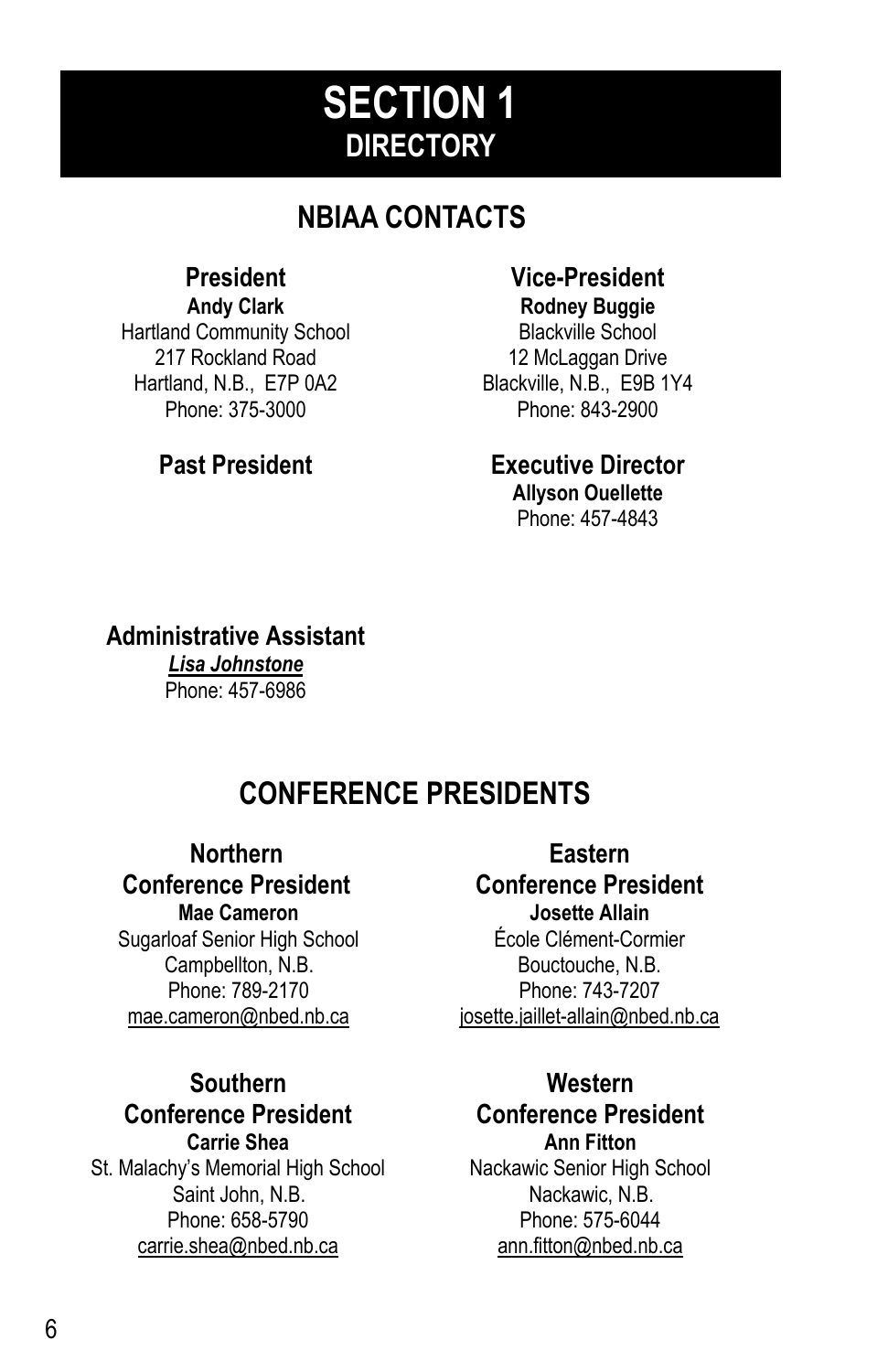## **EXECUTIVE COMMITTEE**

### Conference Representatives

# Northern Conference<br>AAA: Stéphane Hachey

#### Eastern Conference

# Southern Conference<br>AAA: Carrie Shea

### Western Conference

École secondaire Népisiquit AA: Mae Cameron Sugarloaf Senior High School A: Lori Johnson Dalhousie Regional High School

AAA: Stacey Boudreau Bernice MacNaughton High School AA: Josette Allain École Clément-Cormier A: Brigitte Daigle **Poly. Mar. M.-F.-Richard** 

AA: Carrie Shea St. Malachy's Memorial High School<br>AA: David Taylor St. Stephen High School St. Stephen High School A: Michael Head Sir James Dunn Academy

AAA: Kurt Allen Leo Hayes High School<br>AA: Nathan Everett Woodstock High School A: <u>Nathan Everett</u> and *Woodstock High School*<br>A: Ann Fitton **Mackawic High School** Nackawic High School

Anglophone District Representative Jay Colpitts Anglophone School District West

**Francophone Superintendent**<br>Marc Michaud

Francophone School District

### Department of EECD liaisons:

Anglophone Francophone Physical Education and Health Agent pédagogique provincial<br>
Learning Specialist **Agent Programmes** d'études et évalu

Tanya Thibeau **Isabelle Perron Desjardins** Programmes d'études et évaluation

# HIGH SCHOOL SPORTS

An integral part of the curriculum